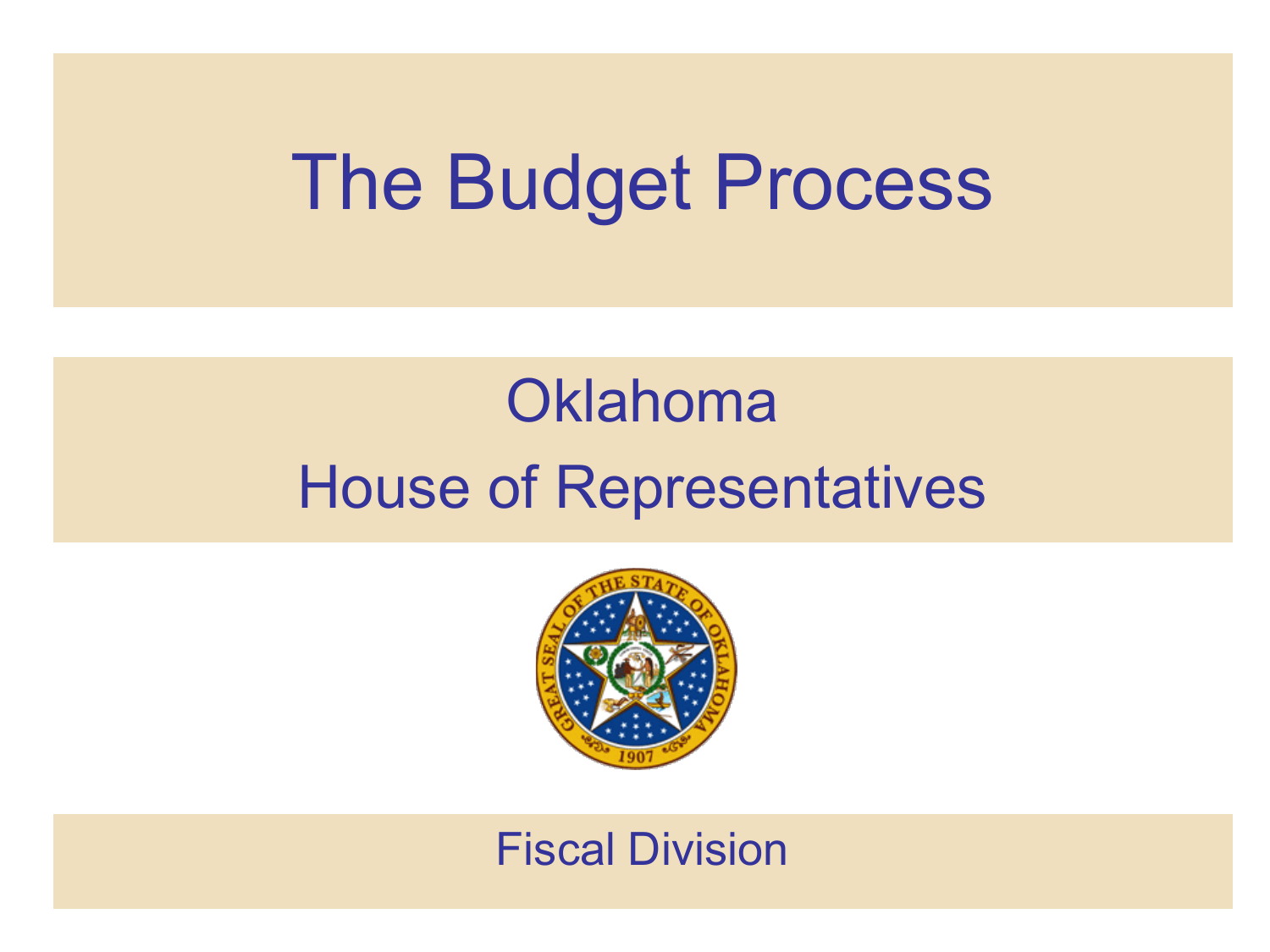# What is the role of the Legislature in the Budget Process?

## ❑Oklahoma Constitution – Article V, Section 55 ❑Appropriations – Necessity and requisites

■ "No money shall ever be paid out of the treasury of this State, nor any of its funds, nor any of the funds under its management, except in pursuance of an appropriation by law, nor unless such payments be made within two and one-half years after the passage of such appropriation act, and every such law making a new appropriation, or continuing or reviving an appropriation, shall distinctly specify the sum appropriated and the object to which it is to be applied, and it shall not be sufficient for such law to refer to any other law to fix such sum."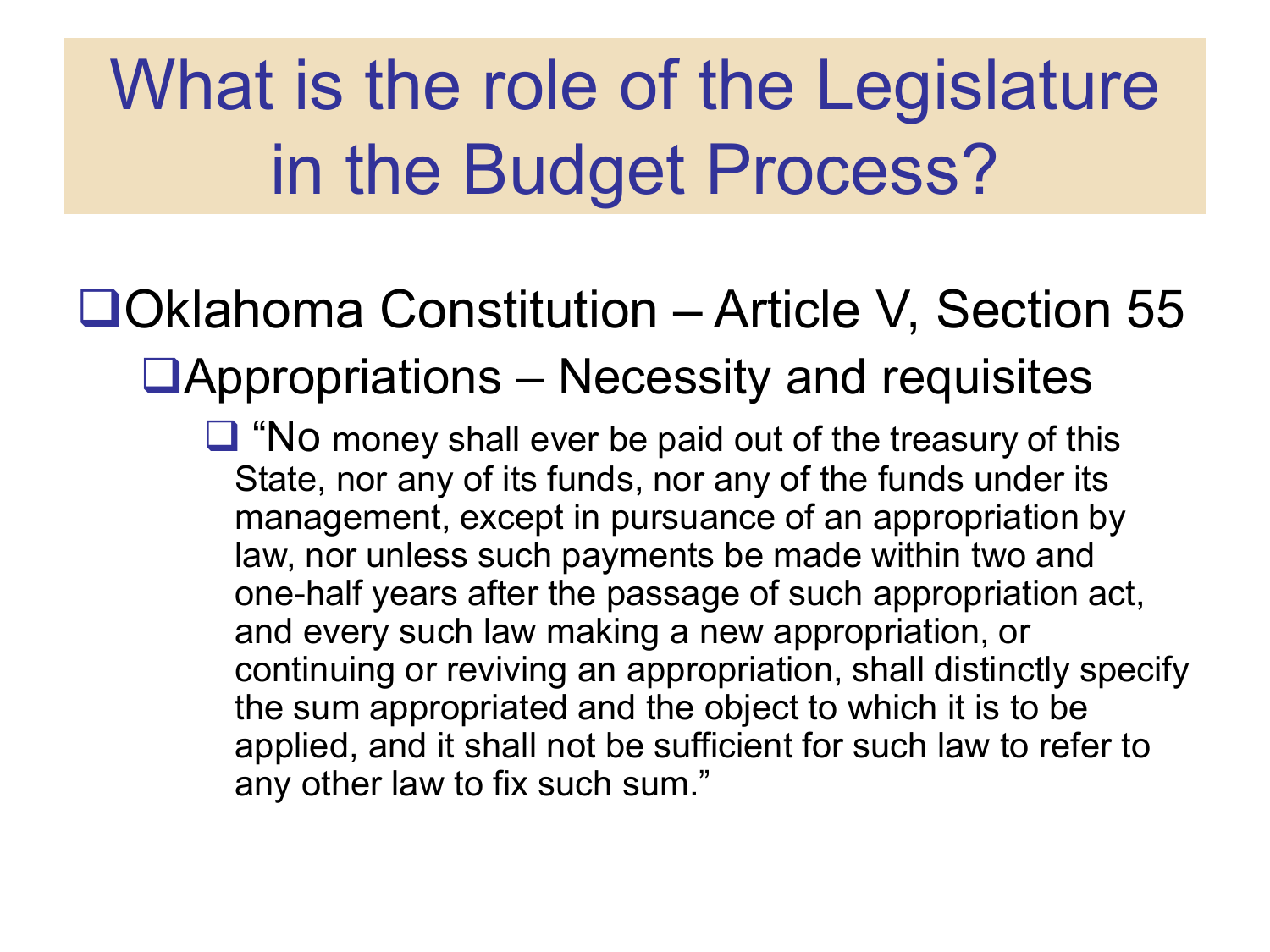# House Fiscal Division

- ❑A resource for all members
- ❑Provides analytical support for all financial matters to assist you in the decisionmaking process
	- ❑Budget Analysis
	- ❑Fiscal Impact Statements
	- ❑Revenue and Taxation Analysis
	- ❑Drafting of Appropriation-related bills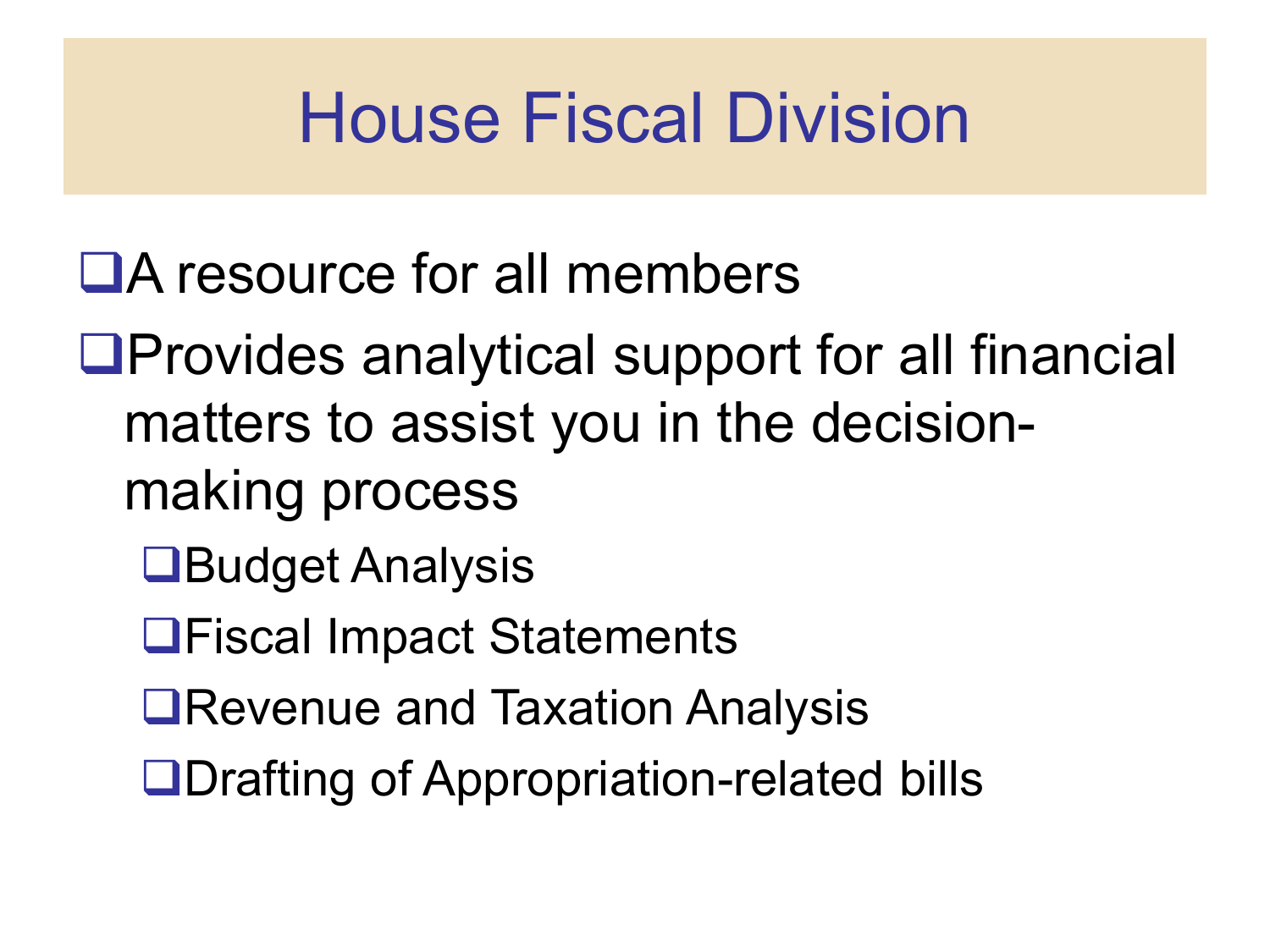# The Budget Cycle

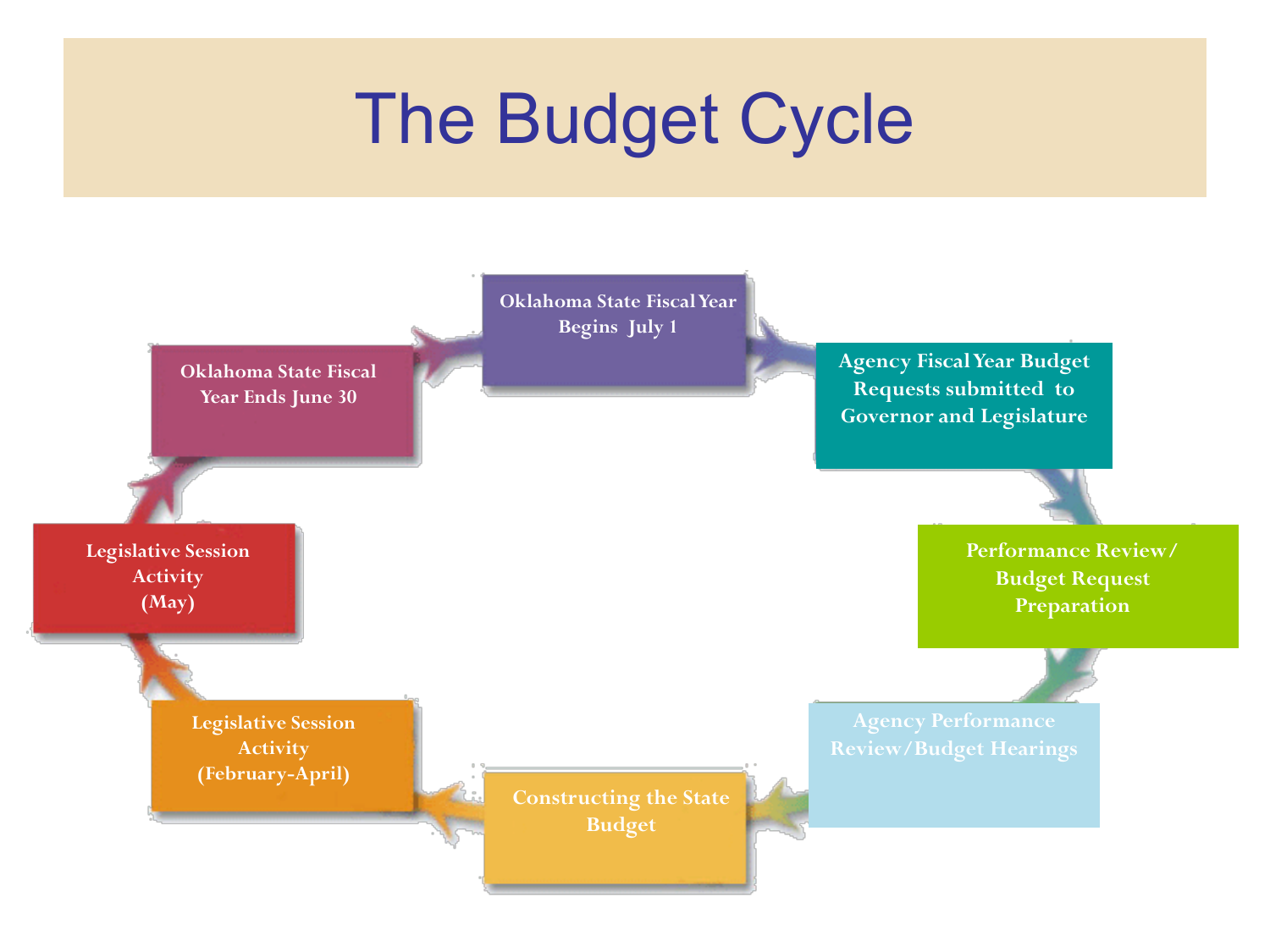### July 1 - New fiscal year begins July - September

#### ❑Agencies

❑Implement Budget Work Program (BWP) as approved by the Office of Management and Enterprise Services (OMES)

❑Develop upcoming fiscal year budget requests

### ❑ Members

❑Attend Interim Studies, Conferences and Seminars

❑ Staff

❑Monitors Agency budget expenditures

- ❑Reviews Agency Budget Work Programs
- ❑Produces Annual Legislative Appropriations Book
- ❑Provides fiscal analysis, historical background and logistical support for Interim Studies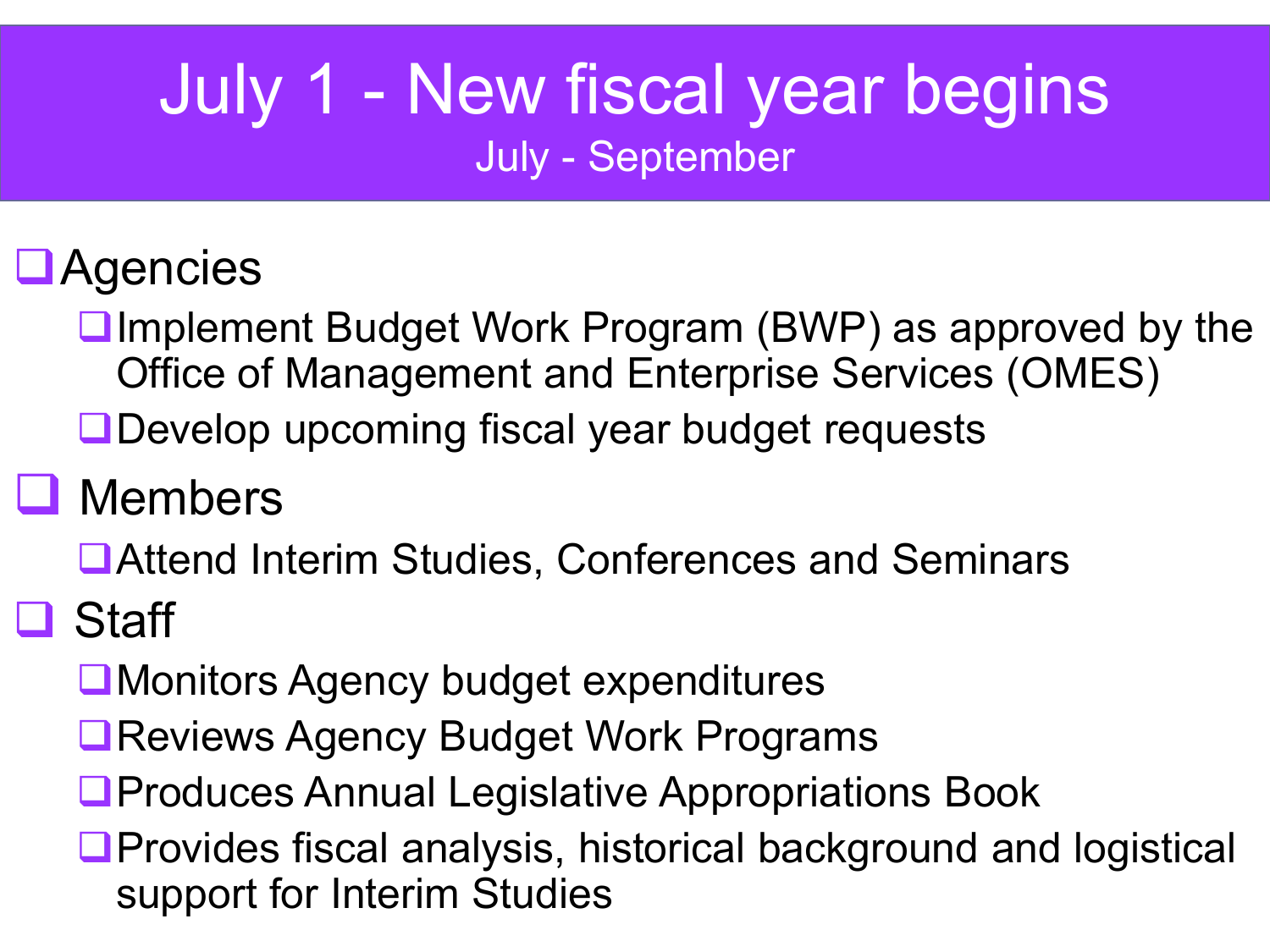### Agency Budget Requests **October**

#### ❑ Agencies

❑Submit Budget Requests for the upcoming fiscal year to the Governor and to the Legislature

❑ Members

❑Continue to attend Interim Activities

❑Consider Legislative Proposals

- ❑ Staff
	- ❑Assists members with fiscal aspects of proposed legislation
	- ❑ Begins analysis of agency Budget Requests

❑ Supplemental Funding Requests

❑ Program/Operations Funding Proposals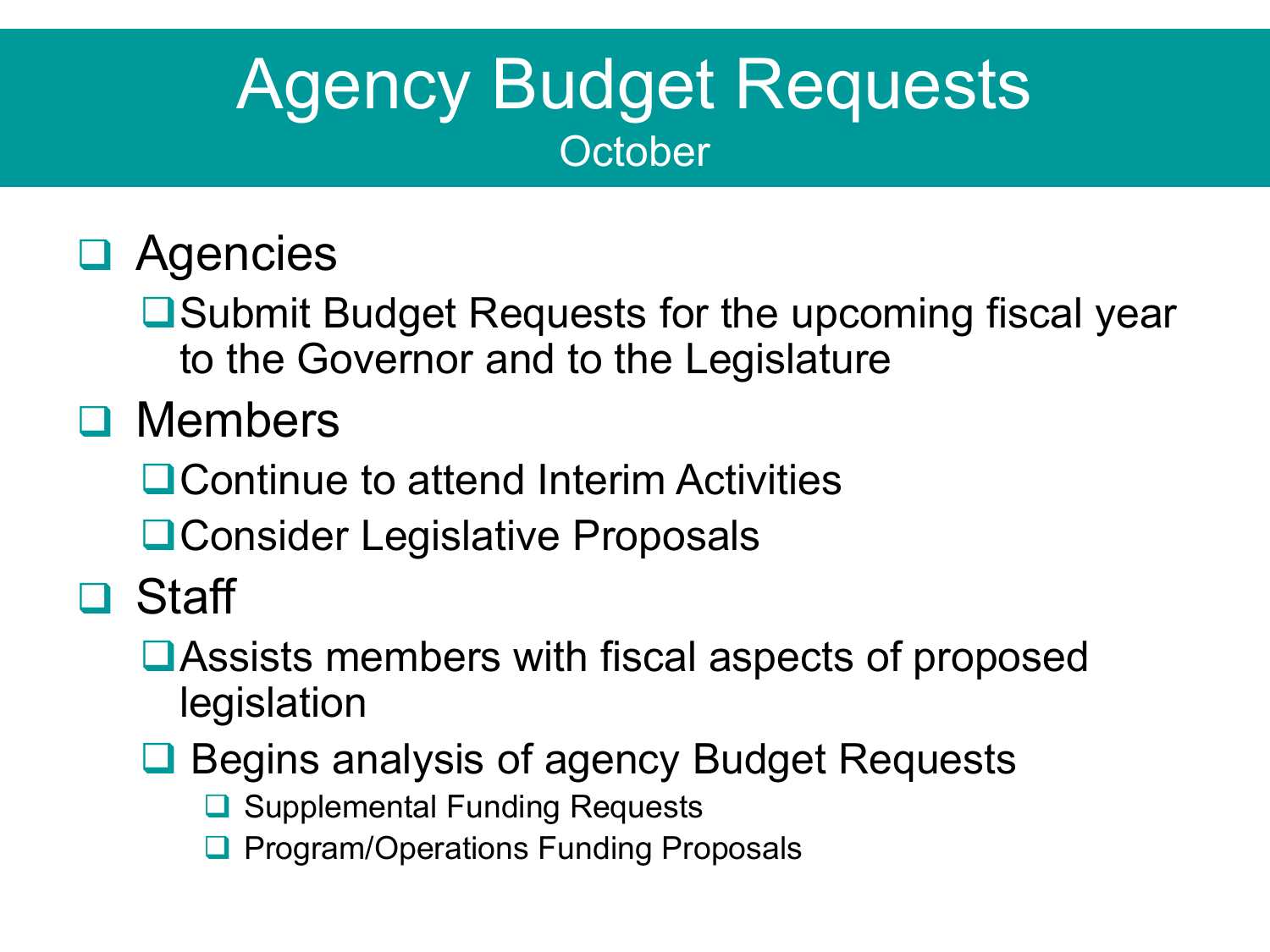# Agency Performance Review/ Budget Request Preparation November-December

## **Agencies**

❑Present Budget Request to OMES in Budget Hearing

## ❑ Members

■Continue to attend Interim Studies and develop proposed legislation

# ❑ Staff

- ❑Attends OMES Agency Budget Hearings
- ❑Compiles Performance Review and Budget Request materials for member review and study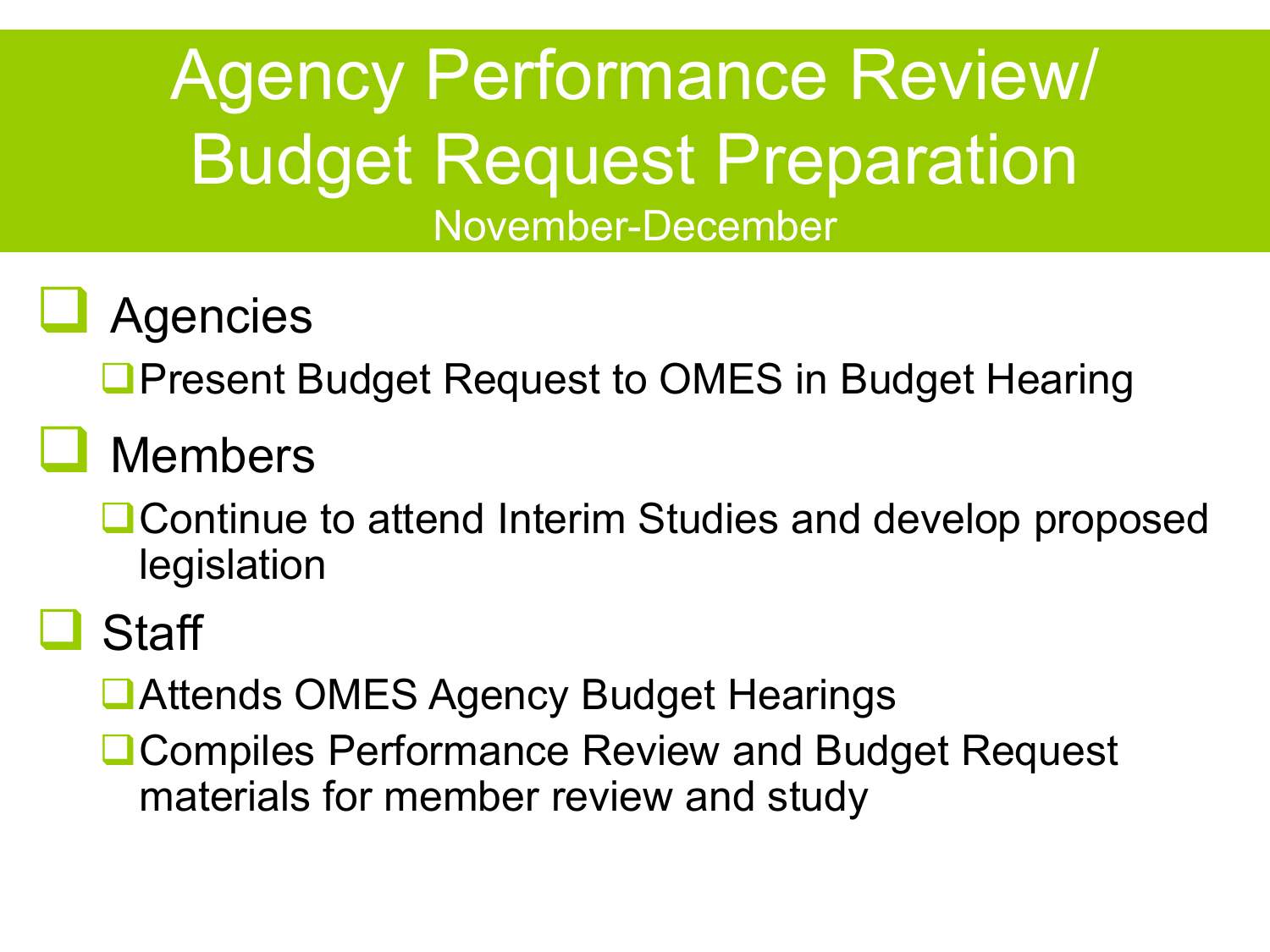## Performance Review/Budget Hearings December - January

Performance Reviews - A statutorily required examination of Agency expenditures and operations during the previous fiscal year. The results of these meetings are filed in a formal report with the Office of the Chief Clerk

- ❑ Agencies
	- ❑ Explain and defend previous fiscal year activities
- ❑ Members
	- ❑ Participate in Performance Review Hearings
- ❑ Staff
	- ❑ Provides fiscal analysis and historical information

Budget Hearings – An examination of Agency Budget Requests for the upcoming fiscal year

- ❑ Agencies
	- ❑ Present and justify additional funding requests
- ❑ Members
	- ❑ Participate in Budget Hearings
- ❑ Staff
	- ❑Provides fiscal analysis and historical information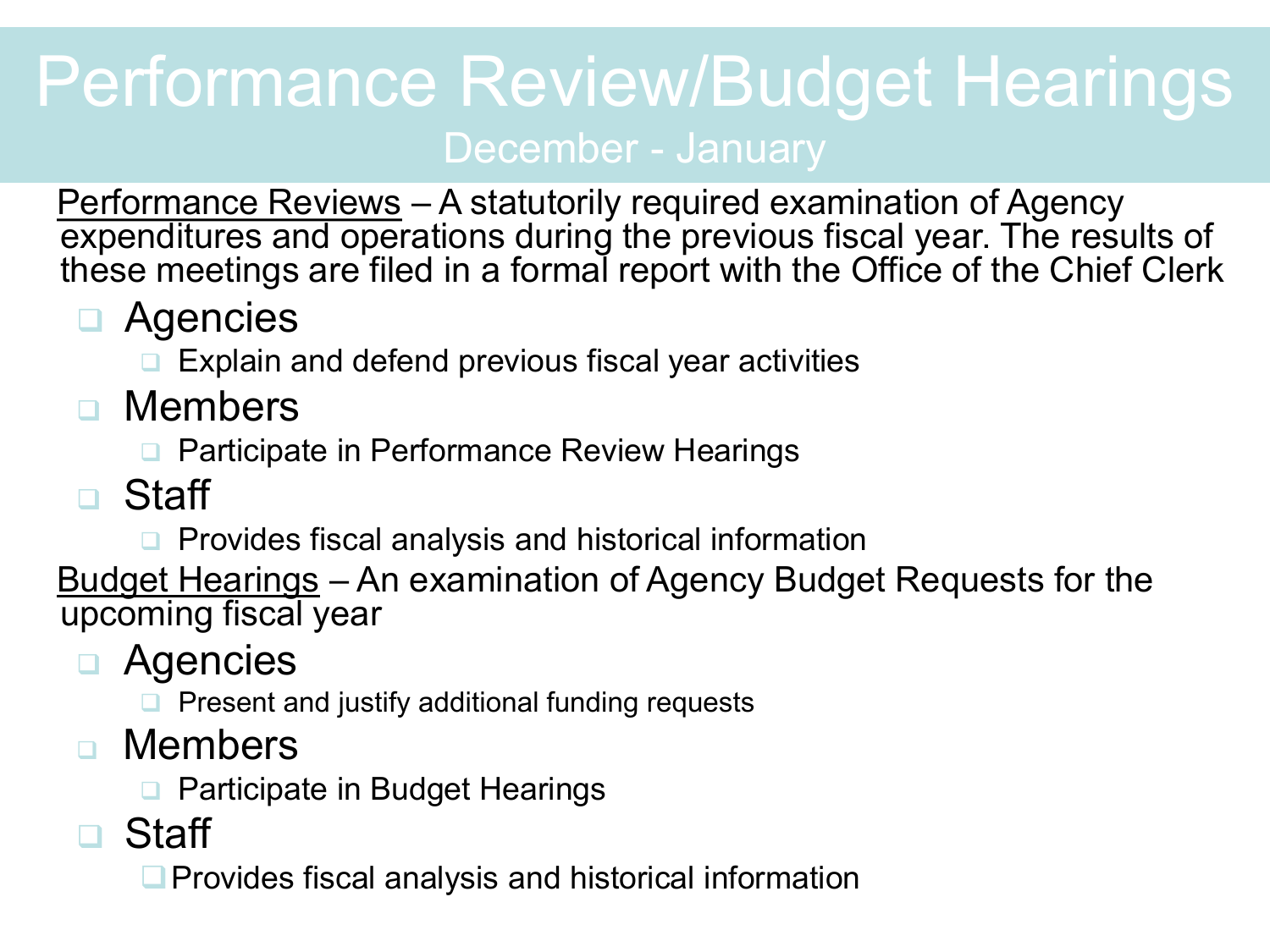### Constructing the State Budget December - February

❑ Agencies

■Available to members and staff for budget-related questions

❑ Members

❑Propose legislation

❑ Staff

❑Utilizes State Board of Equalization certified revenue estimates to calculate Agency base funding levels

❑Utilizes information gained from Performance Reviews and Budget Hearings to assist members in the assessment of Agency Budget Requests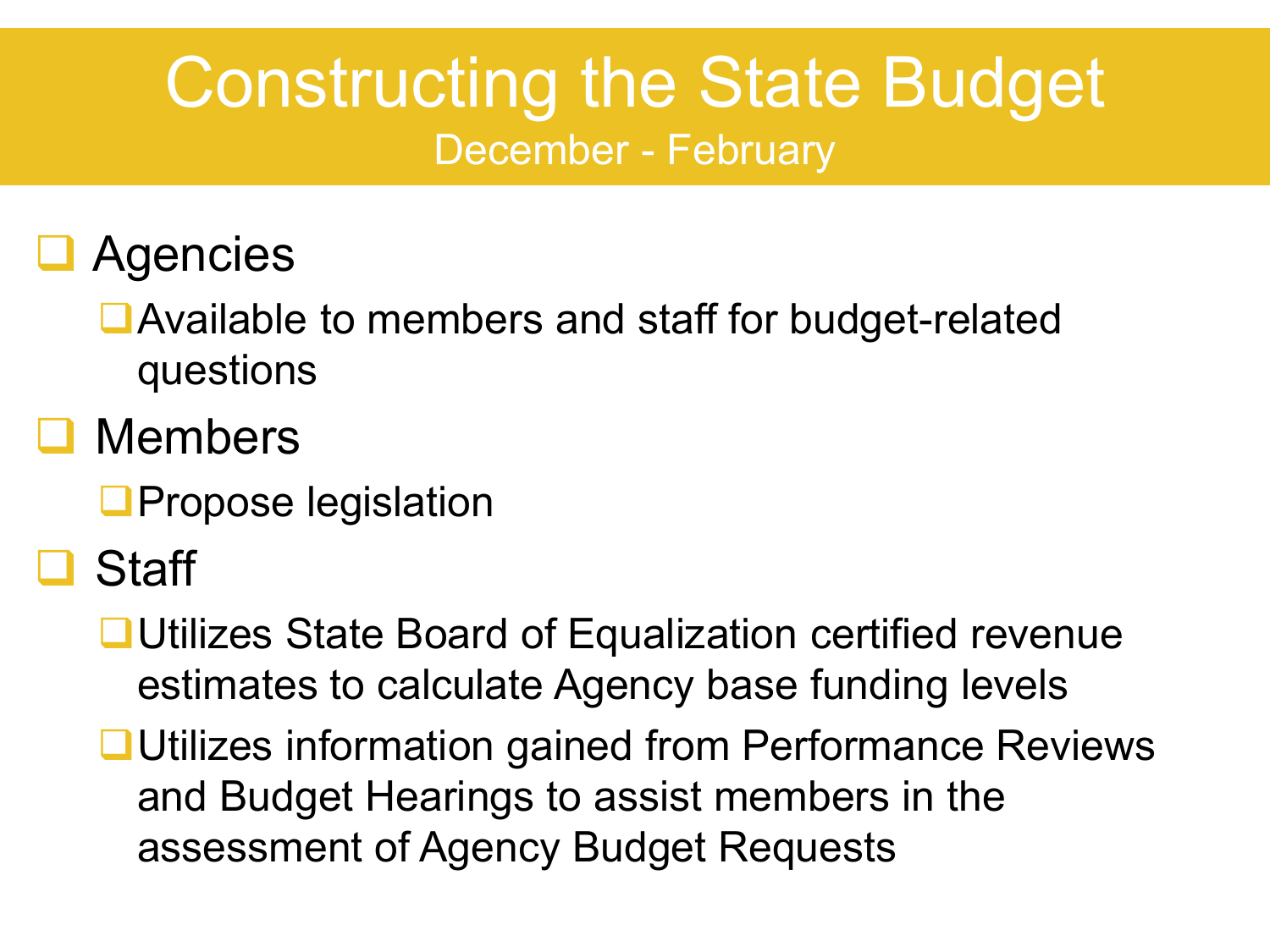### Legislative Session Activity February - April

#### ❑Agencies

■Continue to advocate for funding increases

❑Answer legislation-related questions in Committees

#### ❑Members

- ❑Present proposed legislation in Committees
- ■Hear substantive legislation in Committees and on the Floor
- ❑Consider, discuss, and establish budget priorities

### ❑Staff

- ❑Completes calculation of agency base level budgets for consideration during House/Senate negotiations
- ■Prepares fiscal impact statements for substantive bills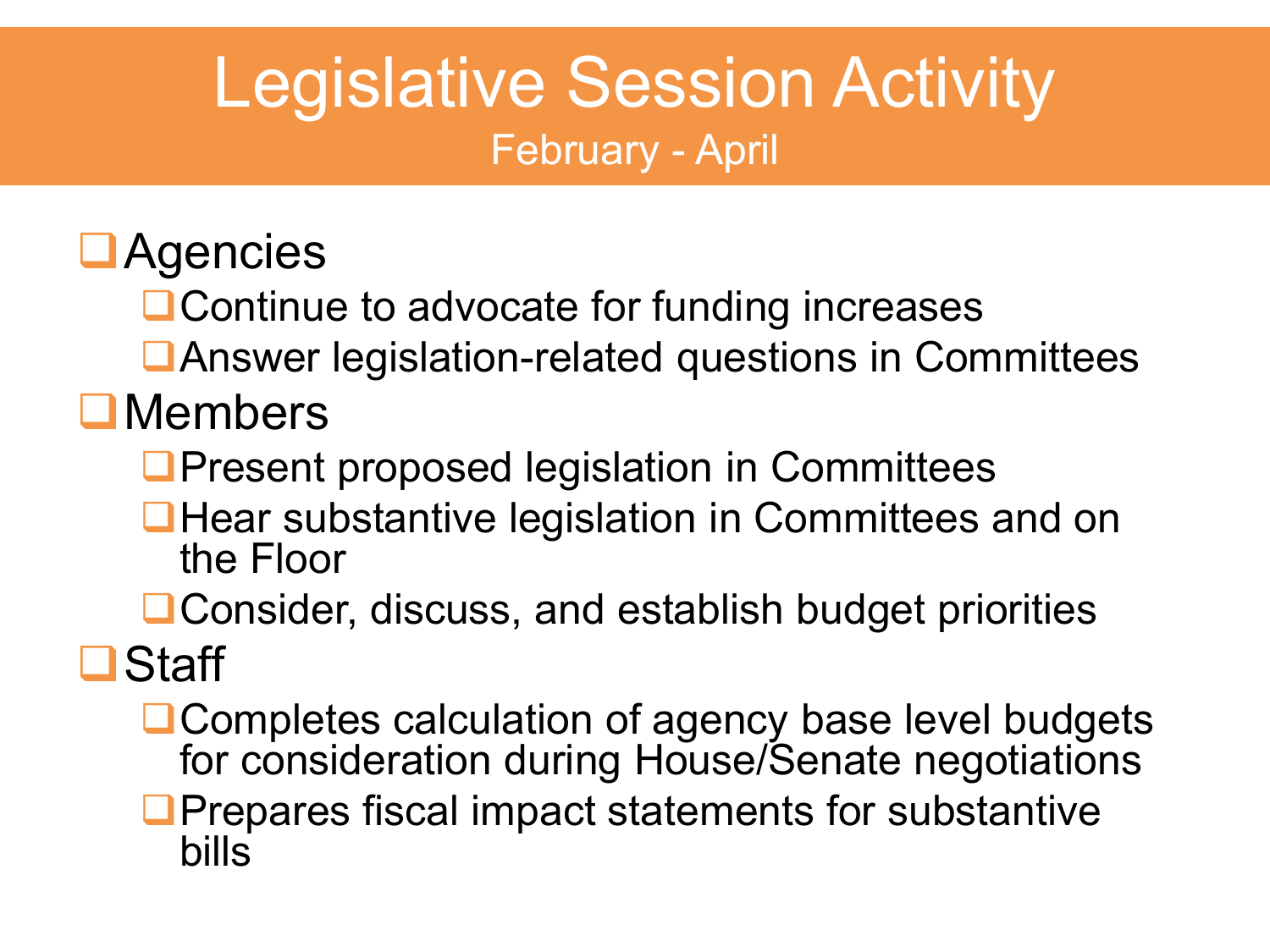### Fiscal Impact Statement - Example .

**BILL SUMMARY** 2<sup>nd</sup> Session of the 57<sup>th</sup> Legislature

| <b>Bill No.:</b>       | <b>HB</b> 4159                         |
|------------------------|----------------------------------------|
| <b>Version:</b>        | CS                                     |
| <b>Request Number:</b> |                                        |
| <b>Author:</b>         | <b>Rep. Wallace</b>                    |
| Date:                  | 5/12/2020                              |
| <b>Impact:</b>         | <b>ODAFF: From appropriated funds,</b> |
|                        | \$2,880,000 for OSU extension          |
|                        | service and experiment stations.       |

#### **Fiscal Analysis**

The measure provides for funds appropriated to the Oklahoma Department of Agriculture, Food, and Forestry in Enrolled Senate Bill No. 1922 of the 2nd Session of the 57th Oklahoma Legislature, the sum of two million eight hundred eighty thousand dollars (\$2,880,000.00) shall, under the direction of the Commissioner of Agriculture, be allocated to extension offices and research centers that are affiliated with the Oklahoma State University Agricultural Extension Service and Experiment Stations.

Prepared By: Mark Tygret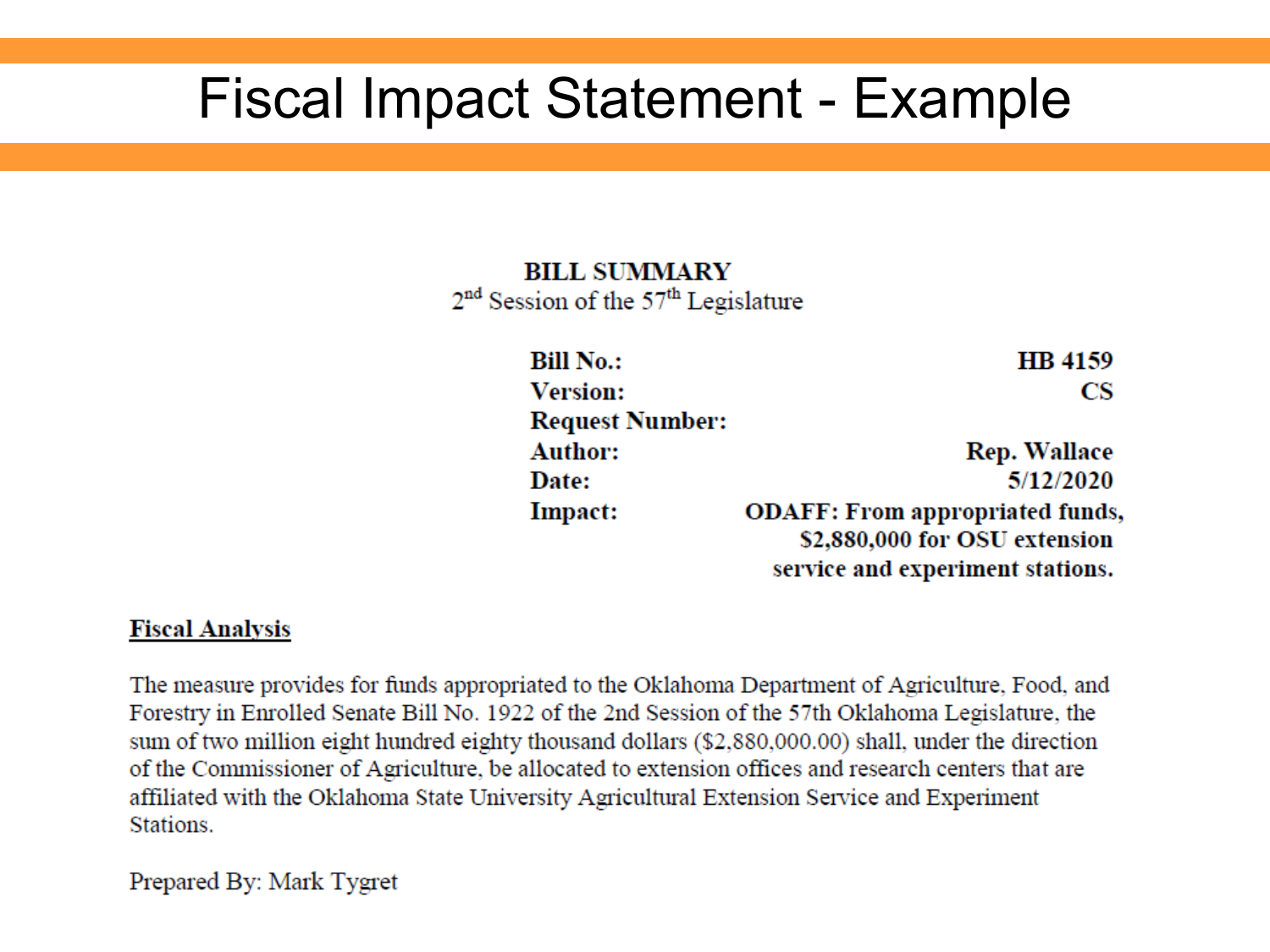### Legislative Session Activity **May**

#### ❑ Agencies

- ❑ Continue to advocate for funding increases
- ❑ Available for clarification of budget-related issues

#### ❑ Members

- ❑ Participate in Conferences to develop final legislation
- ❑ Take final actions for substantive legislation
- ❑ JCAB meets to determine final agency budgets for upcoming fiscal year
- ❑ Vote on State Budget for upcoming fiscal year
- ❑ Staff
	- ❑ Drafts Appropriation bills for JCAB and floor consideration
	- ❑ Calculates revisions to Agency budget levels when applicable
	- ❑ Sets Budget Limits based on legislative priorities
	- ❑ Continues to provide Fiscal Impact Statements
	- Provides a detailed analysis of the budget as adopted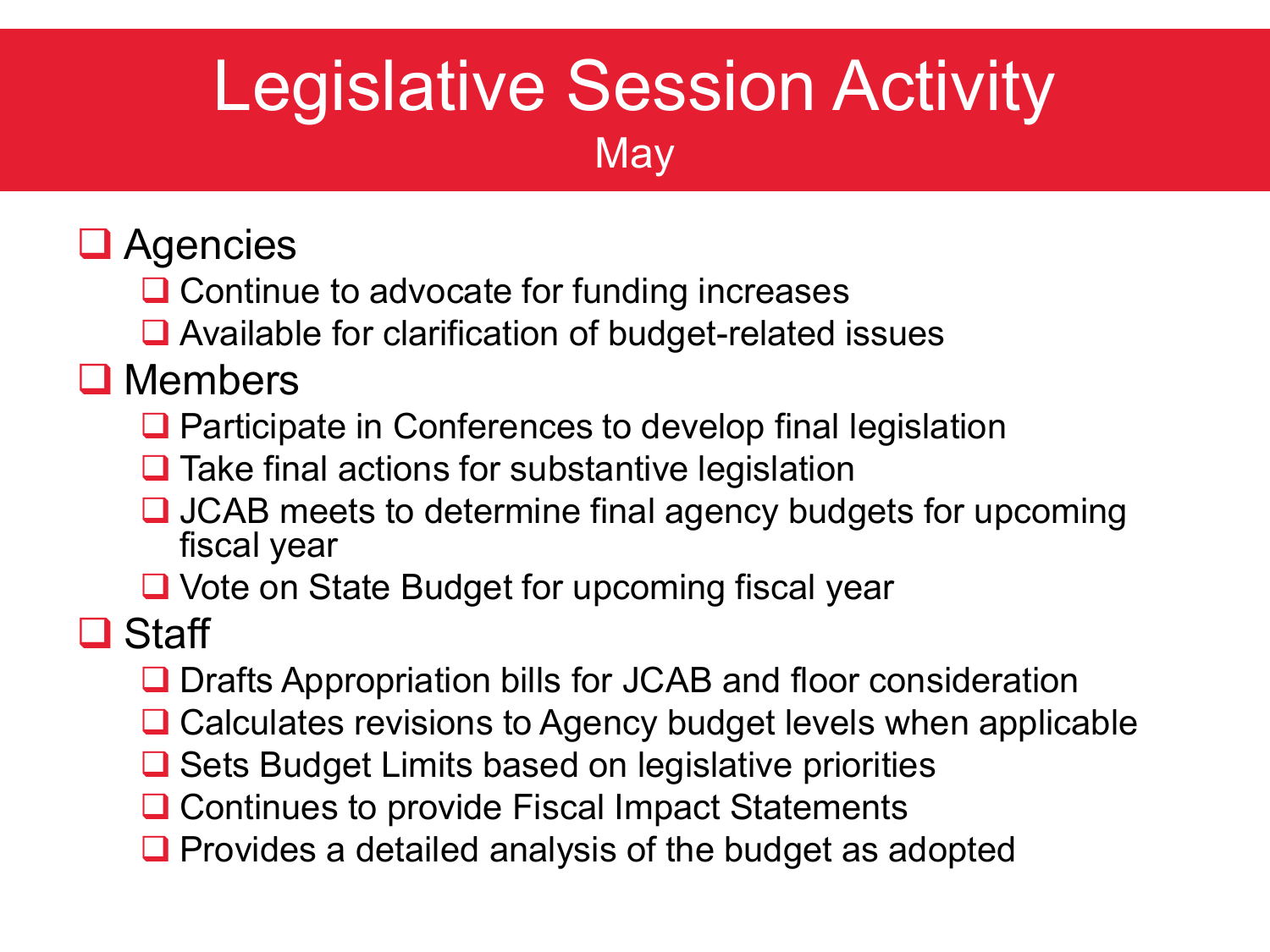# Oklahoma State Fiscal Year Ends

#### **June**

#### ❑Agencies

- ❑Develop BWP based on guidelines set in Appropriation bills
- ■Prepare and submit BWP for approval to OMES by June 30

### ❑Members

#### ❑GO HOME!!!

❑Report details of session budget-related activities to constituents

### ❑Staff

- ❑Provides overview of legislative budget actions
- ❑Answers member budget-related questions
- ❑Consults with members regarding specific funding decisions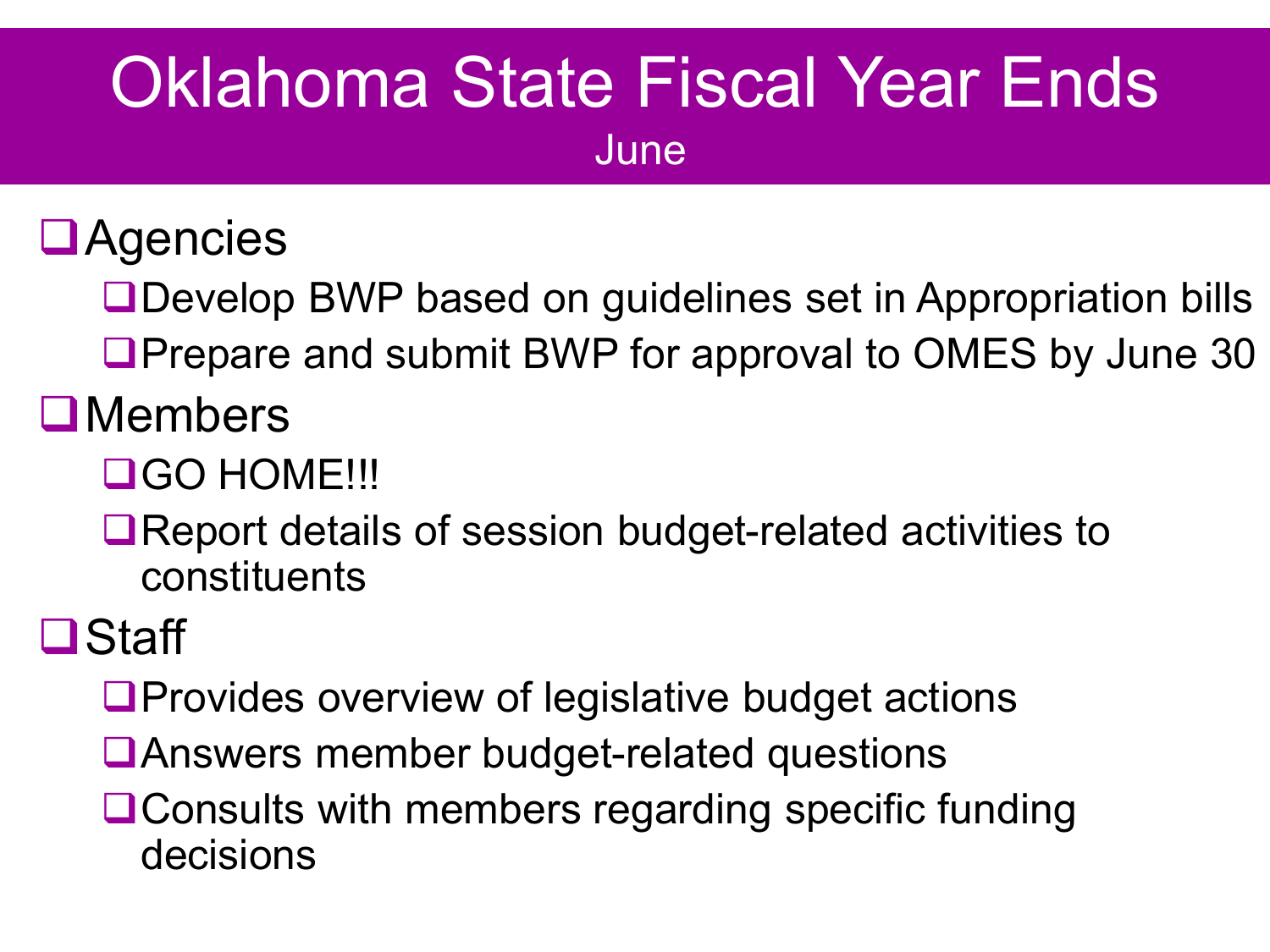# Budget Cycle